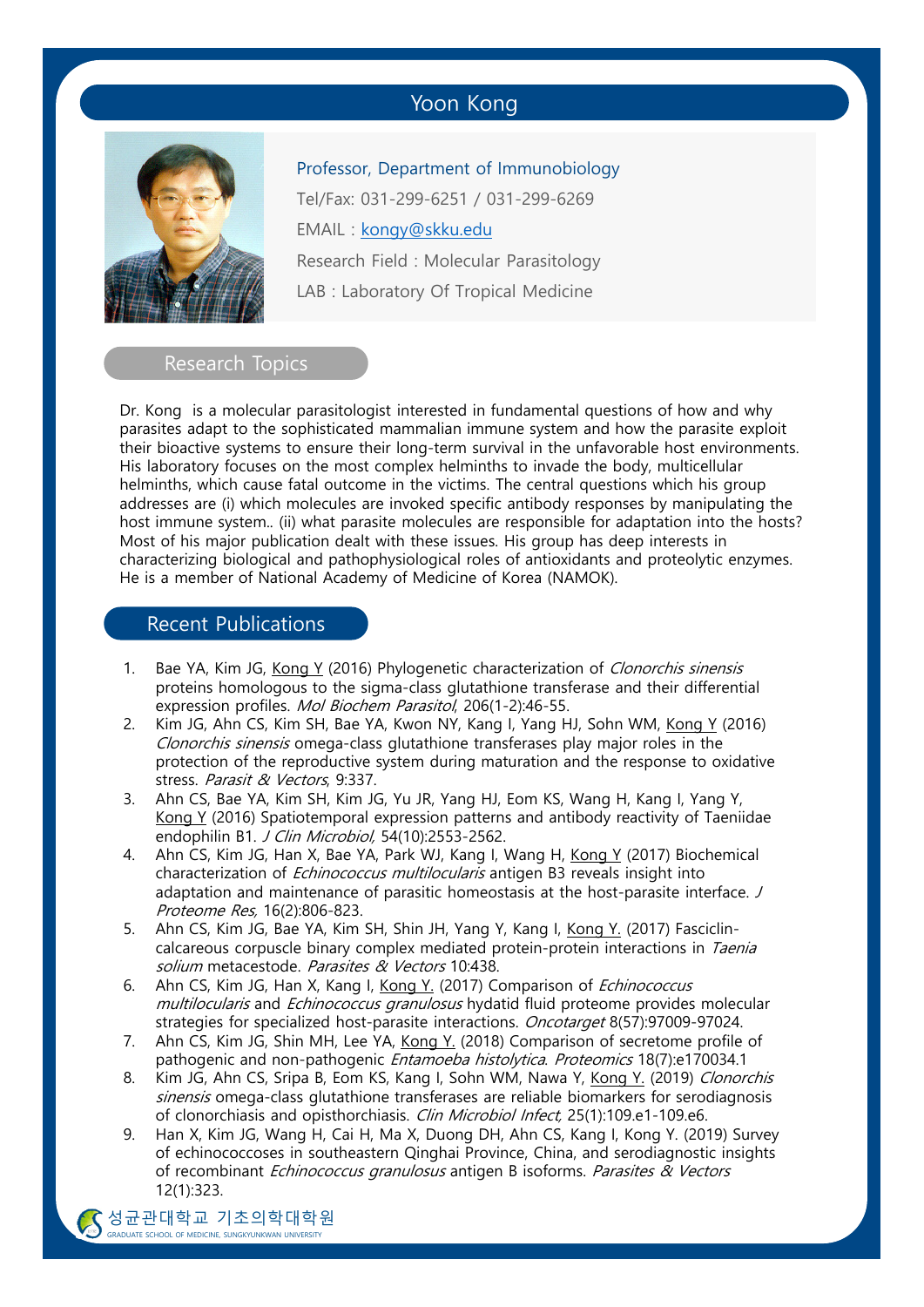# Kwan Soo Ko



#### Professor, Department of Microbiology

TEL/FAX: 031-299-6136 / 031-299-6159 EMAIL : ksko@skku.edu Research Field : Bacteriology LAB : Antimicrobial Resistant Pathogen Research Lab

### Research Topics

Acinetobacter baumannii received very little attention until the 1990s. Since its low virulence, it was not considered as a pathogenic bacteria. During the 21<sup>st</sup> century, the infection rate had been increasing for patients with weak immunity, especially in the intensive care units. This bacterium was also of great concern due to its strong antibiotics resistance. Although colistin had not been used because of its nephrotoxicity, it has been reintroduced to treat multi-drug resistant Gram-negative pathogens, including A. baumannii. Due to its unfamiliarity for some time, the antibiotic resistance of colistin was relatively low; however, recent reports have shown that the resistance rate has been steadily rising. The research on colistin resistance and its resistance mechanism is actively being conducted and several genes associated with the resistance have been discovered. Then, we proved the resistance gene candidates by comparing the whole transcriptome between colistin-susceptible and –resistant A. baumannii strains with further analyses.

#### Education & Career

1990-1994 National University, Seoul, Korea

1996-2000 PhD, Department BS, Department of Microbiology, Seoul National University, Seoul, Korea 1994-1996 MS, Department of Microbiology, Seoul of Biological Sciences, Seoul National University, Seoul, Korea 2000-2003 Post-doc, Seoul National University College of Medicine, Seoul, Korea 2000-2007 Chief Research Associate, Asia Pacific Foundation for Infectious Diseases (APFID), Seoul, Korea 2007~Present Professor, Sungkyunkwan University School of Medicine, Suwon, Korea

#### Recent Publications

- 1. Hae Suk Cheong, So Yeon Kim, Yu Mi Yi, Kyong Ran Peck, **Kwan Soo Ko**\*. Colistin heteroresistance in Klebsiella pneumoniae isolates and diverse mutations of PmrAB and PhoPQ in resistant subpopulations. Journal of Clinical Medicine. 2019; 8(9):1444.
- 2. Lee JY, Lee H, Park M, Cha CJ, Shin D **Ko KS**\*. Lytic transglycosylase contributes to the survival of lipooligosaccharide (LOS)-deficient, colistin-dependent Acinetobacter baumannii. Clinical Microbiology and Infection 2019; 25(9):1156.e1–1156.e7.
- 3. Lee H, Shin J, Chung YJ, Baek JY, Chung DR, Peck KR, Song JH, **Ko KS**\*. Evolution of Klebsiella pneumoniae with mucoid and non-mucoid type colonies within a single patient. International Journal of Medical Microbiology 2019; 309:194-198.
- 4. Chung ES, **Ko KS**\*. Eradication of persister cells of Acinetobacter baumannii through combination of colistin and amikacin antibiotics. Journal of Antimicrobial Chemotherapy 2019; 74(5):1277-1283.
- 5. Kim SY, **Ko KS\*.** Effects of prophage regions in a plasmid carrying a carbapenemase gene on survival against antibiotic stress. International Journal of Antimicrobial Agents 2019; 53(1):89-94.
- 6. Kim SJ, **Ko KS**\*. Diverse genetic alterations responsible for post-exposure colistin resistance in populations of the same strain of Klebsiella pneumoniae. International Journal of Antimicrobial Agents 2018; 52(3):425-429.
- 7. Kim J, Lee JY, Lee H, Choi JY, Kim DH, Wi YM, Peck KR, **Ko KS**\*. Microbiological features and clinical impact of the type VI secretion system (T6SS) in *Acinetobacter baumannii* isolates causing bacteremia. Virulence 2017; 8(7):1378-1389.
- 8. Lee JY, Chung ES, Ko KS<sup>\*</sup>. Transition of colistin dependence into colistin resistance in Acinetobacter baumannii. Scientific Reports 2017; 7:14216.
- 9. Chung ES, Wi YM, Ko KS<sup>\*</sup>. Variations in formation of persister cells against colistin in Acinetobacter baumannii isolates and its relationship with treatment failure. Journal of Antimicrobial Chemotherapy 2017; 72(7):2133-2135.
- 10. Wi YM, Choi JY, Lee JY, Kang CI, Chung DR, Peck KR, Song JH, **Ko KS**\*. Emergence of colistin resistance in Pseudomonas aeruginosa ST235 clone in Korea. International Journal of Antimicrobial Agents 2017; 49(6):767-769.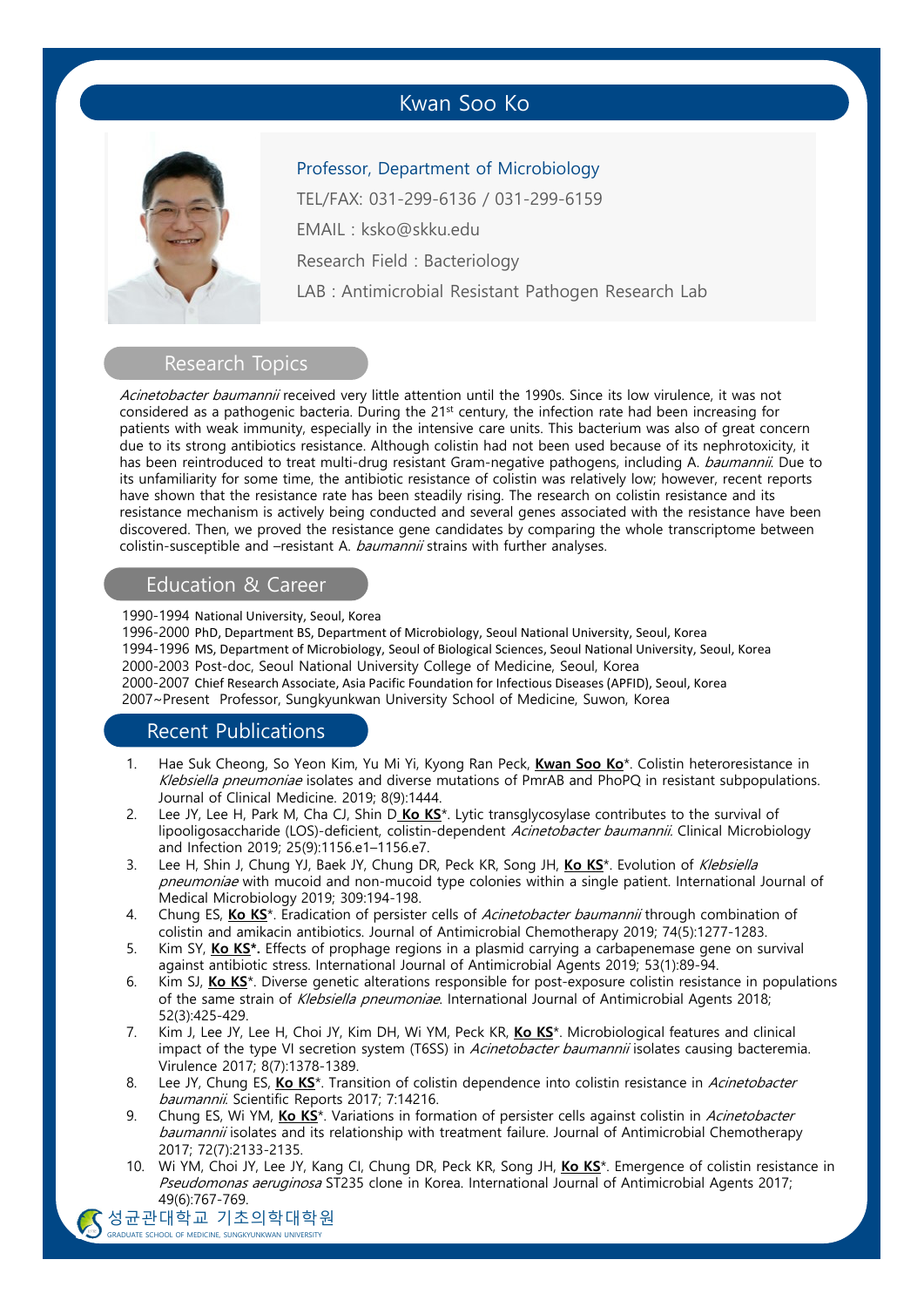# KyeongJin Kang



Professor, Department of Anatomy and Cell Biology TEL/FAX: 031-299-6074 EMAIL : kangk@skku.edu Research Field : Neuroscience LAB : Laboratory of Behavioral Neurogenetics

#### Research Topics

- 1. Our research focuses on biological significances of genes and neurons. To this end, we utilize the advanced genetic model system, *Drosophila melanogaster*, which offer versatile genetic manipulation. Experimental approaches include behavioral and physiological evaluations of various genotypic animals in combination of molecular and biochemical analyses. We aim to reach a converging thus unambiguous conclusion with these diverse experimental techniques.
- 2. Chemical nociception study: Reactive chemicals are avoided as they feel noxious and painful. This sensory function is necessary, since chemical reactivities lead to adverse effects such as tissue damage. My lab at SKKU has found a molecular mechanism pivotal for detection of the chemical reactivity called nucleophilicity, and is actively pursuing its physiological implications in organisms. Recently, we demonstrated that nucleophile sensitivity is critical for detection of ultraviolet which inflicts photo-injuries, and is also important to discern phototoxins/photosensitizers among pigments.

#### Education & Career

1991-1997 Bachelor, Dept. of Genetic Engineering, Korea University

1997-1999 Master, Major: Molecular Biology, School of Biotechnology, Korea University 2000-2006 PhD, Medical Sciences, University of Calgary, Canada

2006-2012 Postdoctoral Training, National Behavioral Genomics Center, Brandeis University, MA, USA

2012-Present Assistant – Associate professor, Sungkyunkwan University School of Medicine.

#### Recent Publications

- 1. Du, E.J., Ahn, T.J., Sung, H., Jo, H., Kim, H.-W., Kim, S.-T., and **Kang, K**. (2019). Analysis of phototoxin taste closely correlates nucleophilicity to type 1 phototoxicity. Proc. Natl. Acad. Sci. 116 (24), 12013-12018.
- 2. Lee, M.J., Sung, H.Y., Jo, H., Kim, H.-W., Choi, M.S., Kwon, J.Y., and **Kang, K.** (2017). Ionotropic Receptor 76b Is Required for Gustatory Aversion to Excessive Na+ in Drosophila. Mol. Cells 40 (10), 787-795.
- 3. Du, E.J., Ahn, T.J., Wen, X., Seo, D.-W., Na, D.L., Kwon, J.Y., Choi, M., Kim, H.-W., Cho, H., and **Kang, K.** (2016). Nucleophile sensitivity of Drosophila TRPA1 underlies lightinduced feeding deterrence. Elife 5, e18425
- 4. Du, E.J., Ahn, T.J., Kwon, I., Lee, J.H., Park, J.-H., Park, S.H., Kang, T.M., Cho, H., Kim, T.J., Kim, H.-W., et al. … **Kang, K**.(2016). TrpA1 Regulates Defecation of Food-Borne Pathogens under the Control of the Duox Pathway. PLoS Genet. 12, e1005773.
- 5. K**ang**, **K**.\*, Panzano, V.\*, Chang, E.C., Ni, L., Dainis, A.M., Jenkins, A.M. Regna, K., Muskavitch, M.A.T. and Garrity P.A. (2012) Modulation of TRPA1 thermal sensitivity enables sensory discrimination in Drosophila. Nature, 481, 76-80.
- 6. K**ang, K**., Pulver, S.R., Panzano, V.C., Chang, E.C., Griffith, L.C., Theobald, D.L. and Garrity P.A. (2010) Analysis of Drosophila TRPA1 reveals an ancient origin for human chemical nociception. Nature, 464, 597-600.

SULTEUI SULTEUN SULTEUN SUNGKYUNKWAN UNIVERSITY 성균관대학교 기초의학대학원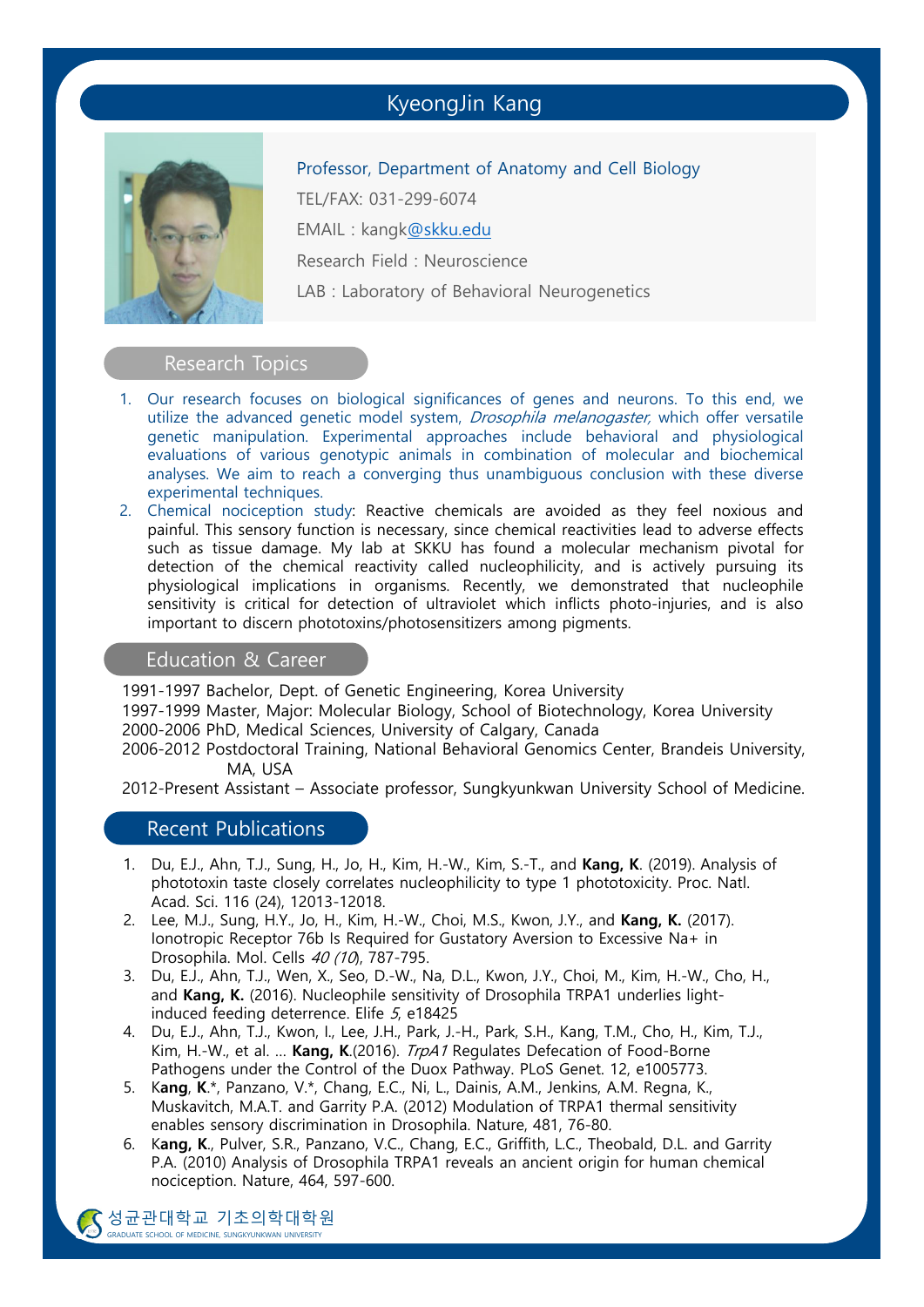# Jong-Sun Kang



Professor, Department of Molecular Cell Biology TEL/FAX: 031-299-6135 / 031-299-6157 EMAIL : kangj01@skku.edu LAB : Stem cell differentiation laboratory http://biomed.skku.edu/stemcell

#### Research Topics

The goal of the research in my laboratory is to understand the molecular regulatory pathways that control proliferation and differentiation of stem cells during regeneration and underlying molecular mechanisms in stem cell dysfunction related to aging or degenerative diseases. Our current research is focused on the elucidation of regulatory mechanisms and in vivo function of key stem niche signals (Sonic hedgehog and Wnt), cell adhesion molecules and protein arginine methyltransferases by utilizing knockout mice, disease animal models and stem cells as model systems. The long-term goal of this research is to identify molecular targets for the development of therapeutic tools to intervene the aging-related muscle atrophy, cardiovascular diseases or degenerative diseases.

## Education & Career

1981-1985 Pusan National University, Biology, BS

- 1985-1994 Albert-Ludwigs University Freiburg, Germany, Molecular Biology, Diproma and PhD
- 1994-2007 Mount Sinai School of Medicine, New York, USA Biochemistry & Molecular Biology, Postdoc, Instructor, Assistant Professor

2007~present Sungkyunkwan University School of Medicine, Associate Professor, Professor

#### Recent Publications

- 1. Lee et al., **2019**. Protein arginine methyltransferase 7 regulates the leak channel NALCN activity in hippocampal dentate granule cells. **Exp. Mol. Med.**, in press.
- 2. Jeong et al., **2019**. Prmt7 promotes myoblast differentiation via methylation of p38MAPK on arginine residue 70. **Cell death & differentiation**, in press.
- 3. Voung et al., **2019**. PRMT7 methylates and suppresses GLI2 binding to SUFU thereby promoting its activation. **Cell death & differentiation**, in press.
- 4. Choi et al., **2019**. Skeletal muscle-specific PRMT1 deletion causes muscle atrophy via deregulation of PRMT6/FOXO3 axis. **Autophagy**. In press.
- 5. Voung et al., **2019**. SGTb regulates the surface localization of a guidance receptor BOC to promote neurite outgrowth. **Cellular Signaling**, 55, 100-108.
- 6. Pyun et al., **2018**. Cardiac specific PRMT1 ablation causes heart failure through CaMKII dysregulation. **Nature Communications**, 9(1), 5107
- 7. Jeong et al., **2017**. Cdon deficiency causes cardiac remodeling through hyperactivation of WNT/b-catenin signaling. **PNAS**, 114(8), E1345-1354.
- 8. Tuan et al., **2016**. A sonic hedgehog coreceptor, BOC regulates neuronal differentiation and neurite outgrowth via interaction with ABL and JNK activation. **Cellular Signaling**, 30, 30-40.
- 9. Lee et al., **2016**. PKN2 and Cdo interact to activate AKT and promote myoblast differentiation. **Cell death & Diseases**. 7.
- 10. Jeong et al., **2016**. Prmt7 deficiency causes reduced skeletal muscle oxidative metabolism and age-related obesity. **Diabetes**, 65:1868-82.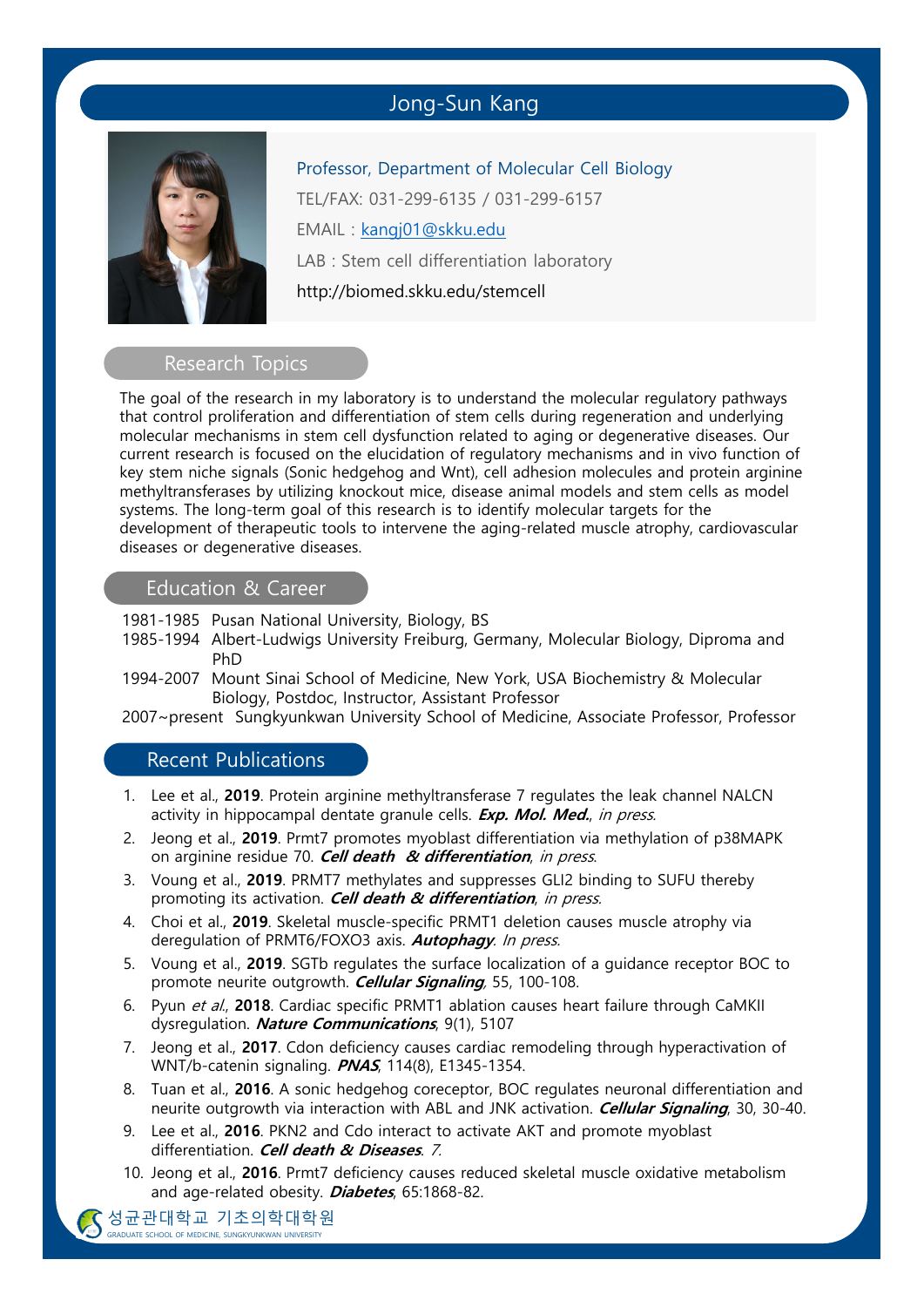# Kyeong Kyu Kim



Professor, Department of Precision Medicine TEL/FAX: 031-299-6136 / 031-299-6159 EMAIL : kyeongkyu@skku.edu Research Field : Development of patient specific therapeutics LAB : Structure and Chemical Biology http://scbl.skku.edu/

#### Research Topics

Out research goal is to understand the causes of diseases at the molecular level and to develop patient or customized precision therapeutics. We are investigating the biological phenomena or cause of diseases via the interaction of biological molecules such as DNA, protein and metabolites by applying the structural and chemical biology approaches, which allow us to observe the molecules in detail and control their functions. Our main topics are following (1) research on the ubiquitin-dependent protein stability control of cancer related proteins and development of cancer therapeutics targeting ubiquitin pathway; (2) understanding the structural and functional roles of the noncanonical DNAs in the genome and their regulation in cancers; (3) development of novel antibacterial therapeutics to overcome antibiotic resistance; and (4) regenerative medicine research using the patient-specific cell therapies.

### Education & Career

1985-1993 Bachelor, Master and PhD Seoul National University (Biochemistry) 1993-1998 UC Berkeley Post-Doc 1998-2000 Assistance professor, Gyeongsang National University 2007~Present Professor, Sungkyunkwan University School of Medicine

### Recent Publications

- 1. Targeting mannitol metabolism as an alternative antimicrobial strategy based on the structure-function studies of mannitol-1-phosphate dehydrogenase in Staphylococcus aureus. Nguyen T, Kim T, Ta HM, Yeo WS, Choi J, Mizar P, Lee SS, Bae T, Chaurasia AK, Kim KK. MBio. 2019 Jul 9;10(4). pii: e02660-18. doi: 10.1128/mBio.02660-18 (IF 6.747)
- 2. Structural Basis for the Enantioselectivity of Esterase Est-Y29 toward (S)-Ketoprofen Ngo TD, Oh C, Mizar P, Baek M, Park Ks, Nguyen L, Byeon H, Yoon S, Ryu Y, Ryu BH, Kim TD, Yang JW, Seok C, Lee SS, Kim KK. ACS catalysis 2019 Jan 4;9(1):755-767. (IF 12.221)
- 3. Chemical induced conversion of mouse fibroblasts and human adipose-derived stem cells into skeletal muscle-like cells. Bansal V, De D, An J, Kang TM, Jeong HJ, Kang JS, Kim KK. Biomaterials. 2019 Feb;193:30-46. (IF 10.273)
- 4. Genome-wide analysis of regulatory G-quadruplexes affecting gene expression in human cytomegalovirus. Ravichandran S, Kim YE, Bansal V, Ghosh A, Hur J, Subramani VK, Pradhan S, Lee MK, Kim KK, Ahn JH. PLoS Pathog. 2018 Sep 28;14(9):e1007334. (IF 6.158)
- 5. Sequence preference and structural heterogeneity of BZ junctions. Kim D, Hur J, Han JH, Ha SC, Shin D, Lee S, Park S, Sugiyama H, Kim KK. Nucleic Acids Res. 2018 Nov 2;46(19):10504-10513. doi: 10.1093/nar/gky784. (IF 11.147)
- 6. Small molecule-induced cellular conversion. De D, Halder D, Shin I, Kim KK. Chem Soc Rev. 2017 Oct 16;46(20):6241-6254. (IF 40.443)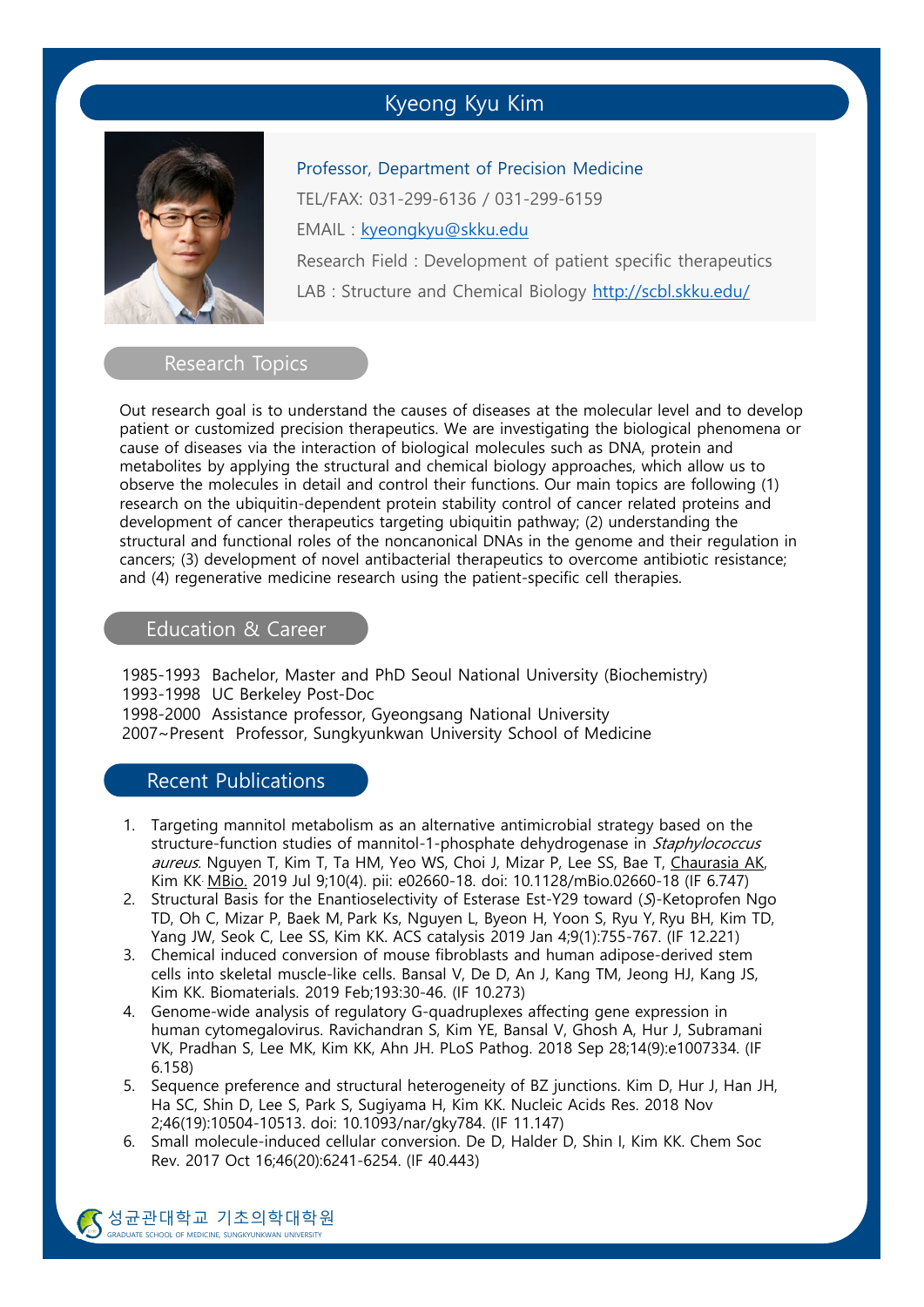## Dongryeol Ryu



Assistant Professor, Department of Molecular & Cell Biology (MCB) TEL/FAX: 031-299-6138 / 031-299-6159 EMAIL : freefall@skku.edu; dongryeol.ryu@gmail.com Research Field : MCB and Metabolic diseases LAB : Molecular and Integrative Biology lab (MIB)

#### Research Topics

The Ryu Lab is a multidisciplinary research group, exploring to find (1) a cellular sensor or regulator answering to energy stress, (2) a retrograde signaling pathway relaying from a stressed organelle to nucleus (e.g. mitonuclear mitochondrial stress signaling), (3) a gutmetabolic organ axis reshaping on our whole-body energy metabolism, and (4) a drug enhancing mitochondria and protein homeostasis. Our challenges will support to identify and develop translational treatment strategies for metabolic and age-associated diseases. Our lab prefers to practice a combinational approach of the wet-labs (traditional biochemical & molecular cell biology techniques) and the dry-labs (Bioinformatics).

#### Education & Career

|          | 2001-2004 B.S. in Mol Biology, Pusan National University |
|----------|----------------------------------------------------------|
|          | 2004-2006 M.S. in Mol Biology, Pusan National University |
|          | 2006-2010 Ph.D. in MCB, SKKU School of Medicine          |
|          | 2010-2017 Post-doc fellow, EPFL, Switzerland             |
|          | 2017-2019 Assistant Professor, Pusan National University |
| $2019 -$ | Assistant Professor, SKKU School of Medicine             |
|          |                                                          |

### Recent Publications

- 1. Vannini N, et al., The NAD-Booster Nicotinamide Riboside Potently Stimulates Hematopoiesis through Increased Mitochondrial Clearance. **Cell Stem Cell**. **2019** Mar 7;24(3):405-418.e7.
- 2. Katsyuba E, et al., De novo NAD(+) synthesis enhances mitochondrial function and improves health. **Nature**. **2018** Nov;563(7731):354-359.
- 3. Jung SB, et al., Reduced oxidative capacity in macrophages results in systemic insulin resistance. **Nat Commun. 2018** Apr 19;9(1):1551.
- 4. Kim K, et al., Degradation of PHLPP2 by KCTD17, via a Glucagon-Dependent Pathway, Promotes Hepatic Steatosis. **Gastroenterology. 2017** Dec;153(6):1568-1580.e10.
- 5. Ryu D, et al., NAD+ repletion improves muscle function in muscular dystrophy and counters global PARylation. **Sci Transl Med. 2016** Oct 19;8(361):361ra139. .
- 6. Ryu D, et al., Urolithin A induces mitophagy and prolongs lifespan in C. elegans and increases muscle function in rodents. **Nat Med. 2016** Aug;22(8):879-88. .
- 7. Zhang H, et al., NAD⁺ repletion improves mitochondrial and stem cell function and enhances life span in mice. **Science. 2016** Jun 17;352(6292):1436-43.
- 8. Jo YS\*, Ryu  $D^*$ , et al., Phosphorylation of the nuclear receptor corepressor 1 by protein kinase B switches its corepressor targets in the liver in mice. **Hepatology. 2015**  Nov;62(5):1606-18.
- 9. Ryu D, et al., A SIRT7-dependent acetylation switch of GABPβ1 controls mitochondrial function. **Cell Metab. 2014** Nov 4;20(5):856-869.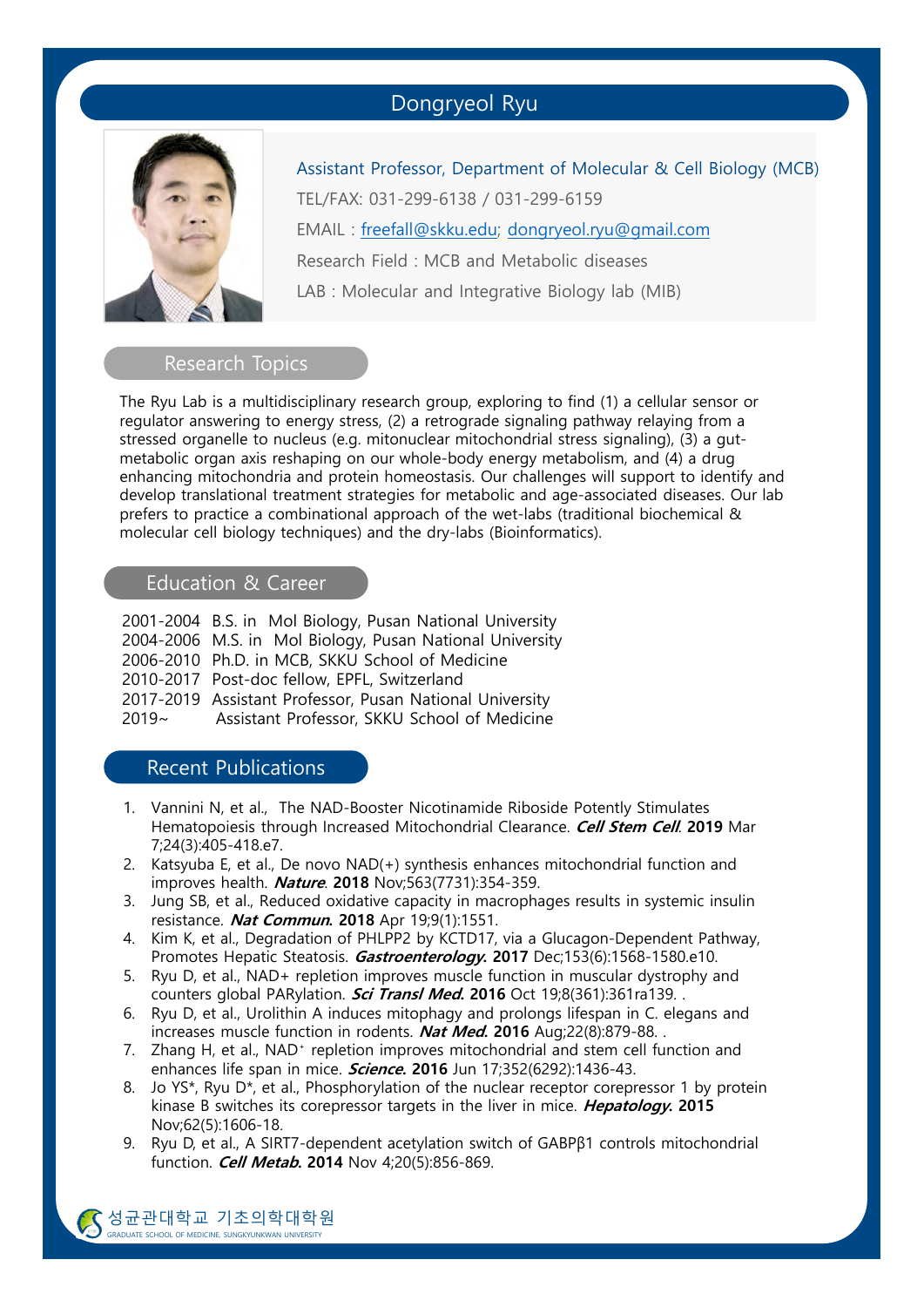# Jin-Hyun Ahn

Professor, Department of Microbiology



TEL/FAX: 031-299-6222 / 031-299-6435 EMAIL : jahn@skku.edu Research Field : Molecular Virology LAB : Molecular Virology Lab http://biomed.skku.edu/virology

#### Research Topics

In molecular virology lab, we study the gene function and interaction with host of human cytomegalovirus (HCMV) that causes several diseases in patients with congenital infections and impaired immune function, and Varicella-Zoster virus (VZV) that causes chickenpox and Zoster. The functions of viral immediate-early regulatory proteins, DNA replication proteins, and tegument proteins are studied using molecular biology, cell biology, and genetic analysis methods. Through studies on the defense mechanisms of cells responding to viral infections and on the functions of viral genes that regulate them, we investigate the interaction between viruses and hosts. We also study how to effectively control the infection of these viruses. Recently, we have been actively conducting research on viral regulation of the host innate immunity, on the mechanisms of virus entry and virion maturation, and on the interaction between viral infection and the cellular ubiquitin and ubiquitin-like modification systems.

### Education & Career

1986 Dept. of Microbiology, Seoul National University, BS 1994 Dept. of Microbiology, Seoul National University, Ph.D. 2000 Johns Hopkins Medicine, Post-doc Fellow/ Research Associate 2001 – present. Dept. of Molecular Cell Biology, Sungkyunkwan University School of Medicine, Assistant Prof./Associate Prof./Prof.

#### Recent Publications

(Selected)

- 1. Ravichandran S, Kim YE, Bansal V, Ghosh A, Hur J, Subramani VK, Pradhan S, Lee MK, Kim KK, Ahn JH. 2018. Genome-wide analysis of regulatory G-quadruplexes affecting gene expression in human cytomegalovirus. PLoS Pathog. 14(9):e1007334.
- 2. Lee MK, Kim YJ, Kim YE, Han TH, Milbradt J, Marschall M, Ahn JH. 2018. Transmembrane protein pUL50 of human cytomegalovirus inhibits ISGylation by downregulating UBE1L. J. Virol. 92(15):e00462-18.
- 3. Kwon KM, Oh SE, Kim YE, Han TH, Ahn JH. 2017. Cooperative inhibition of RIP1 mediated NF-κB signaling by cytomegalovirus-encoded deubiquitinase and inactive homolog of cellular ribonucleotide reductase large subunit. PLoS Pathog 13(6): e1006423
- 4. Kim YJ, Kim ET, Kim YE, Lee MK, Kwon KM, Kim KI, Stamminger T, Ahn JH. 2016. Consecutive inhibition of ISG15 expression and ISGylation by cytomegalovirus regulators. PLoS Pathog. 12(8):e1005850.
- 5. Kim YE, Oh SE, Kwon KM, Lee CH, Ahn JH. 2016. Involvement of the N-terminal DUB domain of human cytomegalovirus UL48 tegument protein in auto-ubiquitination, virion stability and virus entry. J. Virol. 90(6):3229-3242.
- 6. Kim YE. Ahn JH. 2015. Positive role of promyelocytic leukemia protein in type I interferon response and its regulation by cytomegalovirus. PLoS Pathog. 11(3):e1004785.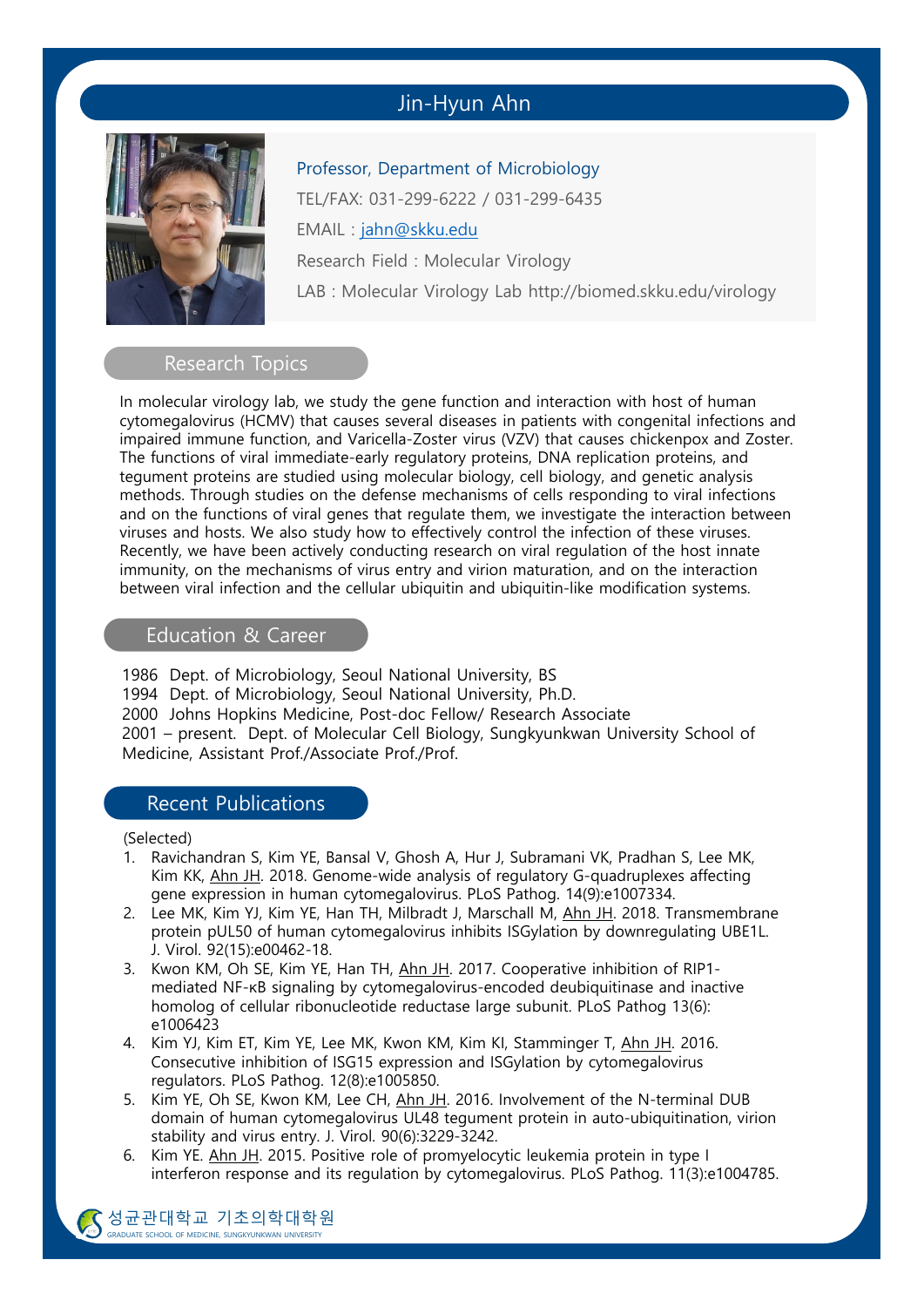# Sung Hee Um



Associate Professor, Department of Molecular Cell Biology TEL/FAX: 031-299-6123 / 031-299-6109 EMAIL : shum@skku.edu Research Field : Metabolism and Endocrinology Metabolic Diseases Lab http://biomed.skku.edu/shum

#### Research Interest

The main pathological features common to obesity and diabetes are the deregulation of nutrient and energy homeostasis. Studying the signaling pathways involved in nutrient and energy homeostasis could lead to better understanding of pathophysiology of metabolic disorders. We are interested in understanding how cells sense and integrate signals from growth factors and from nutrients to mediate metabolic responses, and how such signaling pathway is deregulated in pathological conditions. Integrating the use of biochemistry, molecular biology, mouse model and patient samples, we aim to define deregulation of signaling pathway that may lead to impairment of nutrient and energy homeostasis. This body of work will provide a physiological basis to identify molecular targets with great potential value in the development of therapeutic strategies to treat metabolic disorders. Sung Hee Um was awarded TJ Park Science Fellowship from POSCO TJ Park foundation, and a grant from Samsung science & technology Foundation.

#### Education and Experience

1994: B.S. Department of Pharmacy, Sungkyunkwan University 1996: M.S. School of Pharmacy, Sungkyunkwan University 2004 Ph.D. Friedrich Miescher Institute for Biomedical Research, University of Basel, Switzerland 2004 ‐ 2009: Postdoctoral Fellow, College of Medicine, University of Cincinnati, U.S.A 2009 ‐ present: Assistant/Associate Professor, Department of Molecular Cell Biology, Sungkyunkwan University, School of Medicine, Korea

### Recent Research Papers

- 1. Son SW, Chau GC, Kim ST, Um SH<sup>\*</sup>. Vacuolar H+-ATPase Subunit VOC Regulates Aerobic Glycolysis of Esophageal Cancer Cells via PKM2 Signaling. **Cells**. 2019, 8(10): 1137‐1152
- 2. Seo DS, Chau GC, Baek KH, Um SH<sup>\*</sup>. A single extra copy of Down syndrome critical region 1-4 results in impaired hepatic glucose homeostasis. **Mol Metab**., 2019, 21: 82‐89
- 3. Chau GC,<sup>1</sup> Im DU,<sup>1</sup> Kang TM, Bae JM, Won Kim, Pyo SN, Moon EY, and Um SH  $*$  (<sup>1</sup>equally contribution), mTOR controls ChREBP transcriptional activity and pancreatic β cell survival under diabetic stress. **J. Cell Biol**., 2017, 216(7):2091‐2105
- 4. Song M, Lee H, Jin B, Um SH\* Kim DH\*. Depot‐specific differences in angiogenic capacity of adipose tissue in differential susceptibility to diet‐induced obesity. **Mol Metab**, 2016, 5(11), 1113–1120
- 5. Um SH<sup>\*</sup>, Sticker JM, Chau GC, Vintersten K, Mueller M, Gangliff YG, Adams RH, Spetz JF, Elghazi L, Tschöp MH, Thomas G and Kozma SC\*. S6K1‐mediated pancreatic b‐cell size is independent of intrauterine growth restriction. **J Clin Invest.** 2015, 125(7):2736‐47
- 6. Kim SH, Jang YH, Chau GC, Pyo S and  $\underline{\mathsf{Um} \ \mathsf{SH}^*}$ , Prognostic significance and function of phosphorylated ribosomal protein S6 in esophageal squamous cell carcinoma. **Modern Pathol** 2013, 26(3):327‐35
- 7. Kim KJ, Pyo S, Um SH\*, S6K2 deficiency enhances ketone body production and increases PPARα activity in the liver. **Hepatology** 2012, 55(6):1727‐37

\* corresponding author

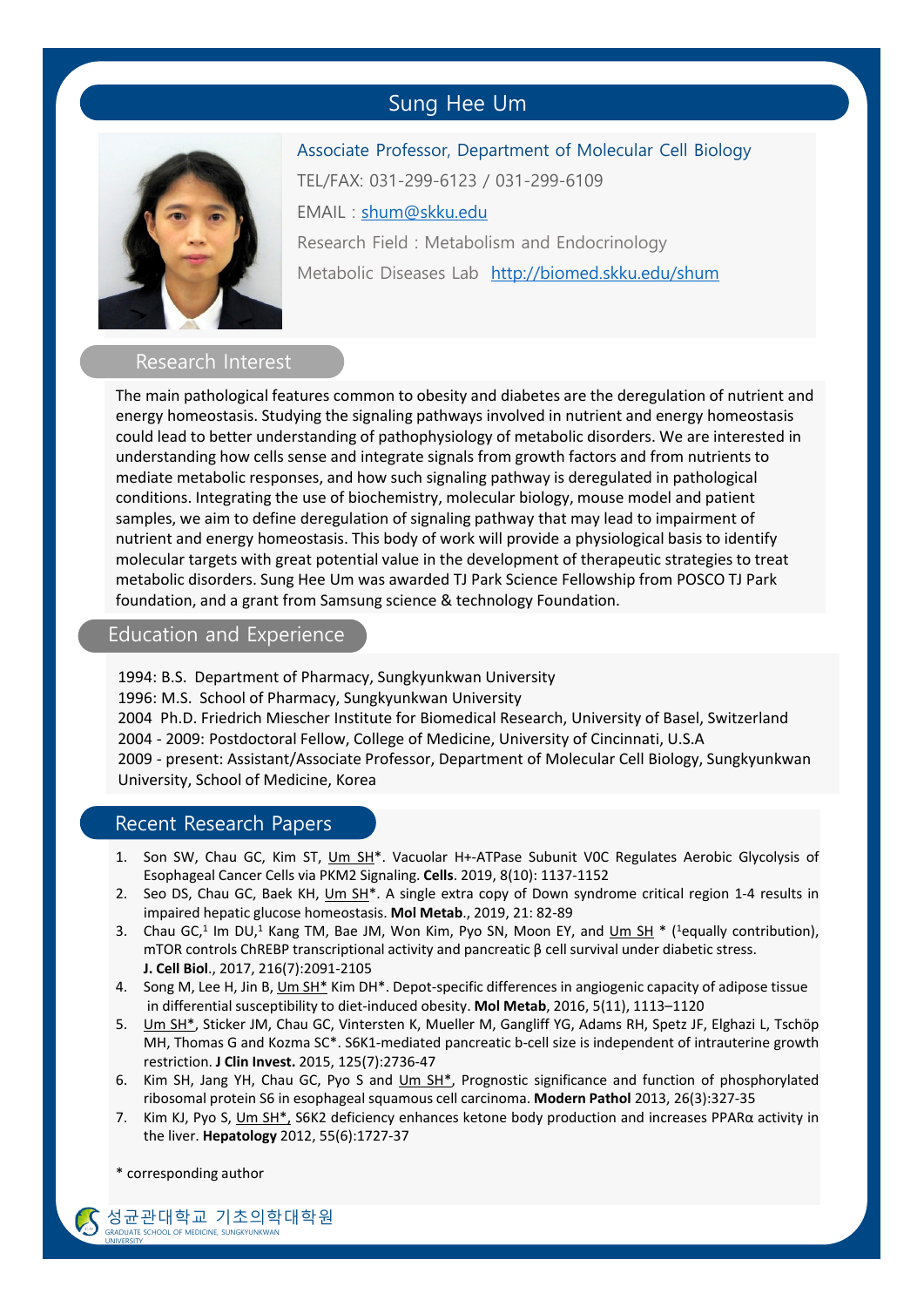## Yunjong Lee



Associate Professor

TEL/FAX: 031-299-6194 / 031-299-6209

EMAIL : ylee69@skku.edu

Research Field : Pharmacology

LAB : Molecular Neuropharmacology

# Research Topics

Parkinson's disease (PD) is the most common neurodegenerative movement disorder. Although L-DOPA treatment is applied to alleviate motor deficit in PD patients, there is no cure which can halt or slow the progressive and rather selective loss of dopaminergic neurons.

Our lab has focused on understanding molecular mechanisms of cell death execution in PD pathogenesis. We are particularly interested in poly (ADP-ribose) dependent cell death pathways and its interaction with PD-associated disease proteins. Advanced genetic tools are used to invent PD mouse and cell models to study underlying molecular mechanisms of dopaminergic cell loss. For example, conditional toxic protein expression are temporally and spatially controlled by using Tet-Off conditional genetic switch. In case of genetic ablation study, CRISPR-cas9 system has been applied to intervene specific genetic component in the pathway of cell degeneration.

Another research topic includes identification of a-synuclein membrane receptors which can mediate pathology propagation. a-synuclein pathology oftentimes spreads from one brain region to another, therefore identification of a-synuclein receptors holds important therapeutic value in preventing progression of PD pathogenesis.

#### Education & Career

1997-2004 Seoul National University, College of Pharmacy (Pharmacy, BS) 2004-2006 Seoul National University, College of Pharmacy (Pathophysiology, MS) 2006-2011 Johns Hopkins University, SOM (Molecular & Cellular Physiology, PhD) 2011-2015 Johns Hopkins University, SOM (Neurobiology, Postdoctoral fellow) 2015-Sungkyunkwan University, SOM (Molecular Cell Biology-Pharmacology, Associate professor)

## Recent Publications

- 1. Kim H et al. Quantitative analysis of nasal transcripts reveals potential biomarkers for Parkinson's disease. Sci Rep. 2019 Jul 31;9(1) (Corresponding)
- 2. Ham S et al. Cell-Based Screen Using Amyloid Mimic β23 Expression Identifies Peucedanocoumarin III as a Novel Inhibitor of α-Synuclein and Huntingtin Aggregates. Mol Cells. 2019 Jun 30;42(6):480-494 (Corresponding)
- 3. Kim H et al. Rhododendrin-Induced RNF146 Expression via Estrogen Receptor β Activation is Cytoprotective Against 6-OHDA-Induced Oxidative Stress. Int J Mol Sci. 2019 Apr 10;20(7). (Corresponding)
- 4. Yun SP et al. α-Synuclein accumulation and GBA deficiency due to L444P GBA mutation contributes to MPTP-induced parkinsonism. Mol Neurodegener. 2018 Jan 8;13(1) (Corresponding)
- 5. Kim H et al. Estrogen receptor activation contributes to RNF146 expression and neuroprotection in Parkinson's disease models. Oncotarget. 2017 Oct 11;8(63) (Corresponding)
- 6. Kang H et al. PARIS reprograms glucose metabolism by HIF-1α induction in dopaminergic neurodegeneration..Biochem Biophys Res Commun. 2018 Jan 22;495(4) (Corresponding)
- 7. Kim H et al. CRISPR-Cas9 Mediated Telomere Removal Leads to Mitochondrial Stress and Protein Aggregation. Int J Mol Sci. 2017 Oct 3;18(10) (Corresponding)
- 8. Kang H et al. Activation of the ATF2/CREB-PGC-1α pathway by metformin leads to dopaminergic neuroprotection. Oncotarget. 2017 Jul 25;8(30):48603-48618.(Corresponding)
- 9. Yun SP et al. VPS35 regulates parkin substrate AIMP2 toxicity by facilitating lysosomal clearance of AIMP2. Cell Death Dis. 2017 Apr 6;8(4) (Corresponding)
- 10. Ham S et al. Hydrocortisone-induced parkin prevents dopaminergic cell death via CREB pathway in Parkinson's disease model. Sci Rep. 2017 Apr 3;7(1) (Corresponding)
- 11. Lee Y et al. PINK1 Primes Parkin-Mediated Ubiquitination of PARIS in Dopaminergic Neuronal Survival. Cell Rep. 2017 Jan 24;18(4):918-932 (First author)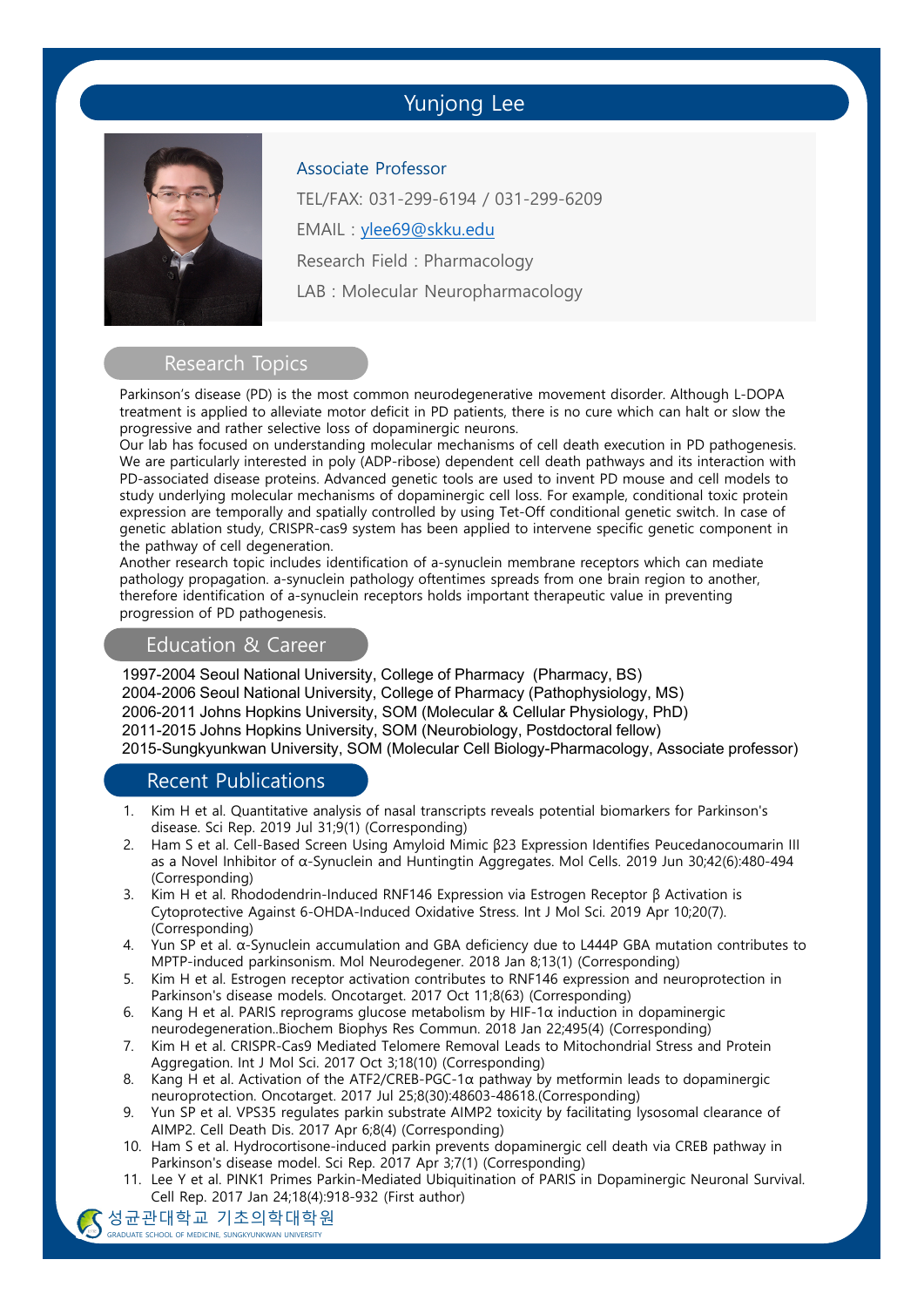# Joo-Ho Shin



Associate Professor, Department of Molecular and Cell Biology

TEL/FAX: 031-299-6192 / 031-299-6209

EMAIL : jshin@skku.edu

Research Field : Pharmacology

LAB : Lab of NeuroRegeneration http://biomed.skku.edu/jhshin

#### Research Topics

- **E** Selective mechanism of dopaminergic neuronal death
- Cellular and physiological roles of KRAB-zinc finger (K-ZNF) proteins in neurons
- Relationship between neurodegeneration and liquid-liquid phase separation
- **Functional studies of protein lipidation**

### Education & Career

1998 B.S., Seoul National University (Animal Sci. & Tech) 2003 M.S., Seoul National University (Medicine, Cancer Research) 2005 Ph.D., University of Vienna (Chemistry, Proteomics) 2005-2006, Postdoctoral Researcher, Medical University of Vienna 2006-2012, Postdoctoral fellow, Johns Hopkins University 2018-2019, Visiting Assistant professor, Johns Hopkins University 2016-present, Assistant/Associate professor, Sungkyunkwan University SOM, MCB (Pharmacology)

#### Recent Publications

- 1. Hojin Kang, Areum Jo, Hyein Kim, Rin Khang, Ji-Yeong Lee, Hanna Kim, Chi-Hu Park, Jeong-Yun Choi, Yunjong Lee, Joo-Ho Shin<sup>\*</sup> (2018) PARIS reprograms glucose metabolism by HIF- $1\alpha$  induction in dopaminergic neurodegeneration. Biochemical and Biophysical Research Communications, 495(4), 2498-2504.
- 2. Hyein Kim, Hojin Kang, Yunjong Lee, Chi-Hu Park, Areum Jo, Rin Khang, Joo-Ho Shin\* (2017) Identification of transketolase as a target of PARIS in substantia nigra. Biochemical and Biophysical Research Communications, 493(2), 1050-1056.
- 3. Hojin Kang, Rin Khang, Sangwoo Ham, Ga Ram Jeong, Hyojung Kim, Minkyung Jo, Byoung Dae Lee, Yun Il Lee, Areum Jo, ChiHu Park, Hyein Kim, Jeongkon Seo, Sun Ha Paek, Yun-Song Lee, Jeong-Yun Choi, Yunjong Lee\* and Joo-Ho Shin<sup>\*</sup> (2017) Activation of the  $ATF2/CREB-PGC-1\alpha$  pathway by metformin leads to dopaminergic neuroprotection. Oncotarget, 8(30), 48603-48618.
- 4. Y Lee, DA. Stevens, S-U Kang, H Jiang, Y-I Lee, HS Ko, LA. Scarffe, GE. Umanah, H Kang, S Ham, T-I Kam, K Allen, S Brahmachari, JW Kim, S Neifert, SP Yun, FC. Fiesel, W Springer, VL. Dawson\*, J-H Shin\*, TM. Dawson\* (2017) PINK1 Primes Parkin-Mediated Ubiquitination of PARIS in Dopaminergic Neuronal Survival. Cell Report, 18(4), 918-932.
- 5. Yun-Il Lee, Hojin Kang, Young Wan Ha, Ki-Young Chang, Sung-Chun Cho, Sang Ok Song, Hyein Kim, Areum Jo, Rin Khang, Jeong-Yun Choi, Yunjong Lee, Sang Chul Park, Joo-Ho Shin\* (2016) Diaminodiphenyl sulfone–induced parkin ameliorates age-dependent dopaminergic neuronal loss. Neurobiology of Aging, 41, 1-10.
- 6. Daniel A. Stevens, Yunjong Lee, Ho Chul Kang, Byoung Dae Lee, Yun-Il Lee, Aaron Bower, Haisong Jiang, Sung-Ung Kang, Shaida A. Andrabi, Valina L. Dawson, Joo-Ho Shin\* and Ted M. Dawson\* (2015) Parkin loss leads to PARIS-dependent declines in mitochondrial mass and respiration. Proceedings of the National Academy of Sciences of the United States of America, 112(37), 11696-11701 \*Corresponding author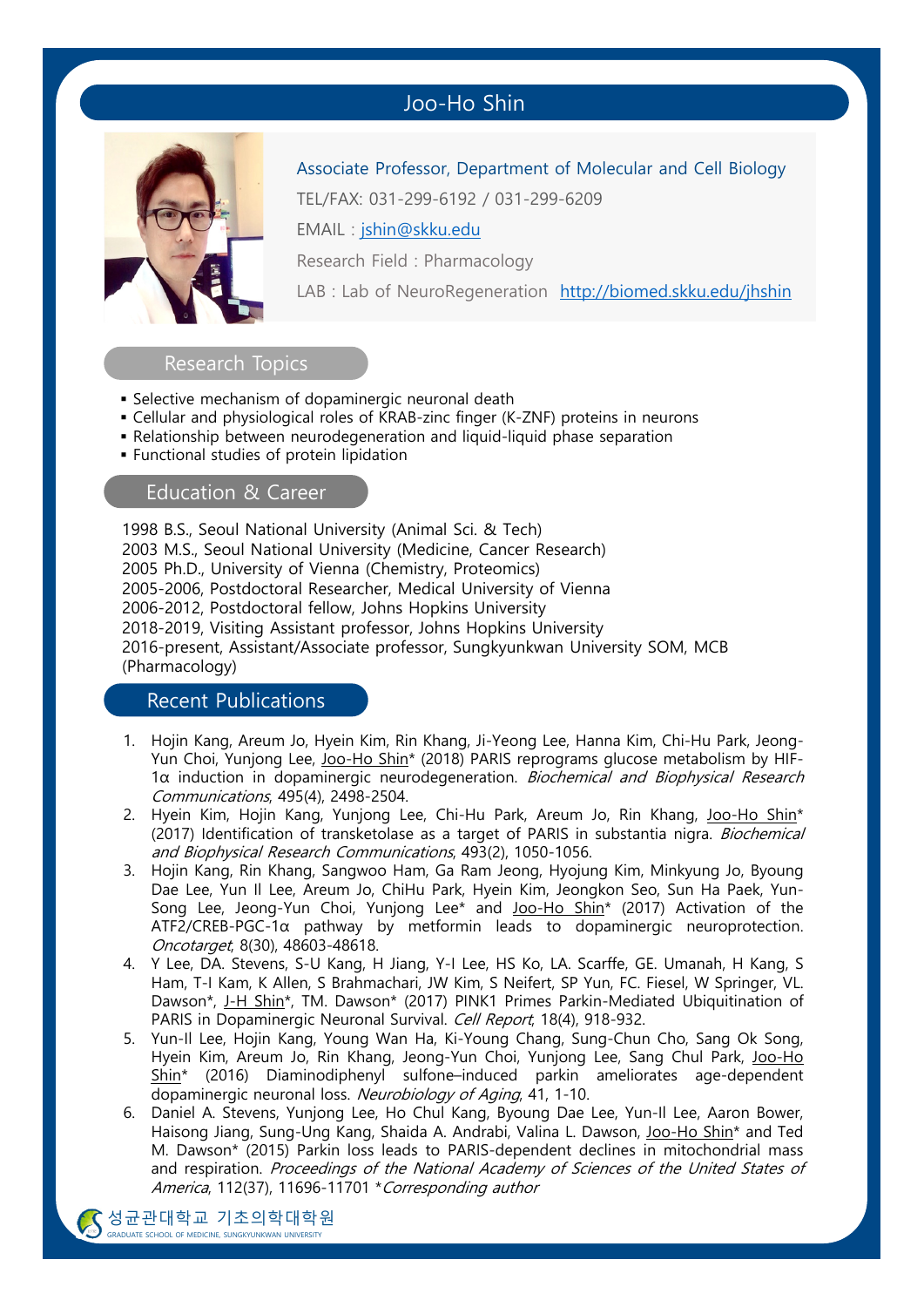## Hae-Kwan Cheong



Professor, Department of Social and Preventive Medicine

TEL/FAX: 031-299-6300 / 031-299-6299

EMAIL : hkcheong@skku.edu

Research Field : Preventive Medicine

LAB : Laboratory of Environmental Epidemiology

#### Research Topics

He is an environmental epidemiologist and his main area of research encompasses effect of local and global environment on human health including climate change and health, especially on infectious diseases; air pollution and health; epidemiology of neurodegenerative disorders; and various issues on environmental and occupational health, including humidifier disinfectants and oil spill and health. His main area of research is as below.

- 1. Health effect of air pollution
- 2. Health effect of climate change
- 3. Prediction of infectious diseases from climate variability and other environmental factors
- 4. Epidemiology of neurodegenerative disorders (currently not active)

## Education & Career

1976-1982 M.D., Seoul National University College of Medicine

- 1983-1989 Master (M.P.H.), Seoul National University School of Public Health
- 1991-1995 Dr. P.H., Seoul National University School of Public Health
- 1998-1999 Visiting scholar, Harvard School of Public Health
- 2009-2021 Roaster of list of experts on environmental health emergency, IHR 2005, WHO
- 2010-2011 Co-Chair, Korean Society of Environmental Health and Toxicology
- 2013-2013 Visiting Scholar, WHO European Center for Environmental Health
- 2005-현재 Professor, Sungkyunkwan University School of Medicine
- 2015-2017 Co-Chair, Korean Forum for Climate Change and Health
- 2016-2018 Chair, Korean Society of Epidemiology

2017~ Member, National Academy of Medicine, Korea

## Recent Publications

- 1. Kim JH, Lim AY, **Cheong HK**. Malaria incidence of the regions adjacent to the demilitarized zone in the Democratic People's Republic of Korea, 2004-2016. JKMS 2019 Sep 16;34(36):e227
- 2. Noh SR, Kim JS, Jeon BH, Kim EH, Kim JH, Kim YM, Kim JH, Han YS, Ahn KM, **Cheong HK**. Spectrum of susceptibility to air quality and weather in individual children with atopic dermatitis. Pediatr Allergy Immunol. 2019:30:179-187. Nov 14 2018.
- 3. Kim JH, Oh IH, Park JH, **Cheong HK**. Premature deaths attributable to long-term exposure to ambient fine particulate matter in the Republic of Korea. JKMS 2018 Sep 10;33(37):e251.
- 4. Kim J, Kim JH, **Cheong HK**, Honda Y, Ha M, Kim H. Effect of Climate Factors on the Childhood Pneumonia in Papua New Guinea: a Time-series Analysis. IJERPH 2016;13:13(2); pii. E213
- 5. Kim YM, Park JW, **Cheong HK**. Estimated effect of climate variables on the transmission of Plasmodium vivax malaria in the Republic of Korea. Environ Health Perspect 2012;120:1314–1319
- 6. Chung SE, **Cheong HK** et al. Effects of maternal blood manganese level on early neurodevelopment: the Mothers and Children's Environmental Health (MOCEH) study. Environ Health Perspect 2015;123(7):717-722
- 7. Kim EH, **Cheong HK**, Kim S, Kim YM, Lee JH, Kim KB, Jung K, Ahn KM, Lee SI. Indoor Air Pollution Aggravates Symptoms of Atopic Dermatitis in Children. PLoS One
- 8. Kim HJ, Lee MS, Hong SB, Huh JW, Do KH, Jang SE, et al. A cluster of lung injury cases associated with home humidifier use: an epidemiological investigation. Thorax doi: 10.1136/thoraxjnl-2013-204132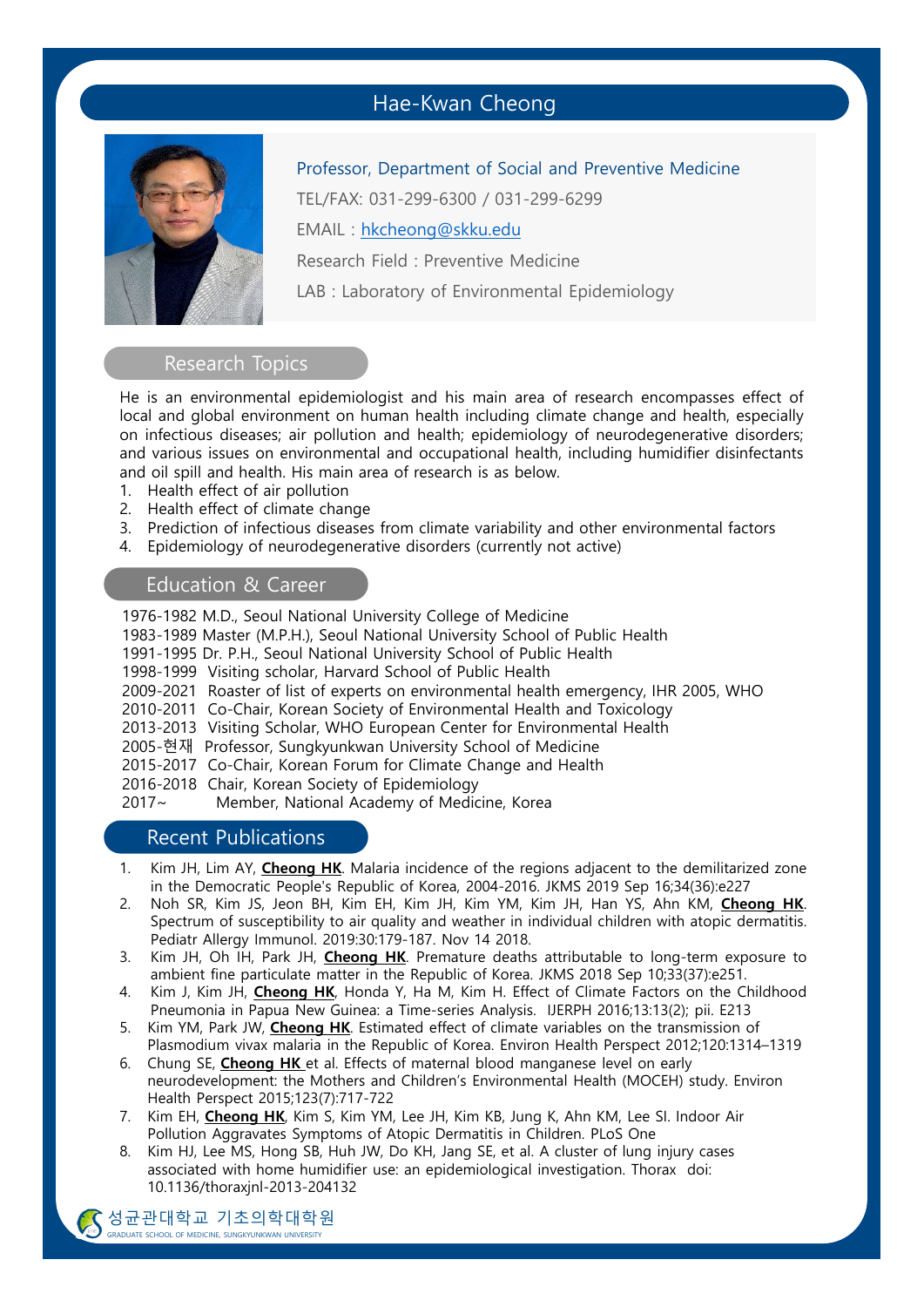## Sungkwon Chung



Professor, Department of Physiology TEL/FAX: 031-299-6103 / 031-299-6129 EMAIL : schung@skku.edu Research Field : Electrophysiology LAB : Neuropathophysiology

#### Research Topics

Alzheimer's Disease (AD) is a typical neurodegenerative disease caused by increased amyloid b-protein (Ab) production. One of main genetic cause of AD is mutations in presenilin protein, which increases the production of Ab. We previously reported for the first time that presenilin mutation induces calcium signaling dysfunction (Yoo et al., Neuron, 2000). We also reported that presenilin mutation decreases one of major lipid component in plasma membrane (PIP2), which resulted in the decreased TRPM7 channel activity (Landman et al., PNAS, 2006). Currently, we study the molecular mechanism for the regulation of Ab production in relation to calcium signaling. Based on our research results, we also try to find a new target for therapeutic drugs for AD.

## Recent Publications

- 1. Cho YY, Kwon OH, Park MK, Kim T-W\*, Chung S\* (2019) Elevated cellular cholesterol in Familial Alzheimer's presenilin 1 mutation is associated with lipid raft localization of βamyloid precursor protein. PLOS One 14:e0210535. \*co-corresponding authors
- 2. Kwon OH, Cho YY, Kim TW, Chung SO-GlcNAcylation of amyloid-b protein precursor by insulin signaling reduces amyloid–b production. (2019). J. Alzheimer's Disease 69:1195.
- 3. Chun YS, Zhang L, Li H, Park Y , Chung S\*, Yang HO\* (2018) 7-Deoxy-transdihydronarciclasine Reduces β-Amyloid and Ameliorates Memory Impairment in a Transgenic Model of Alzheimer's Disease. Mol. Neurobiol. 55:8953. \*co-corresponding authors
- 4. Chun YS, Kwon OH, Oh HG, Cho YY Chung S\*, Yang HO\* (2018) Justicidin A Reduces β-Amyloid via Inhibiting Endocytosis of β-Amyloid Precursor Protein. Biomol. Therapeu. 27:276. \*co-corresponding authors
- 5. Chun YS, Park Y, Oh HG, Kim T-W, Yang H, Park M, Chung S (2015) O-GlcNAcylation promotes non-amyloidogenic processing of amyloid-b protein precursor via inhibition of endocytosis from the plasma membrane. J. Alzheimer's Disease 44:261.
- 6. Kim J, Park Y, Chun Y, Cha JW, Kwon HC, Oh MS, Chung S\*, Yang HO\* (2015) Effect of Lycoris chejuensis and Its Active Components on Experimental Models of Alzheimer's Disease. J Agric. Food Chem. 63:6979. \*co-corresponding authors
- 7. Oh HG, Chun YS, Park C-S, Kim T-W, Park MK, Chung S (2015) Regulation of basal autophagy by transient receptor potential melastatin 7 (TRPM7) channel. Biochem Biophys Res Commun. 463:7.
- 8. Kang MS, Baek S-H, Chun YS, Moore Z, Landman N, Bergman D, Yang HO, Morishima-Kawashima M, Osawa S, Funamoto S, Ihara Y, Di Paolo G, Park JH, Chung S\*, Kim T-W\* (2013) Modulation of lipid kinase PI4KIIa activity and lipid raft association of presenilin 1 underlies g-secretase inhibition by ginsenoside (20S)Rg3. J. Biol. Chem. 288:20868. \*co-corresponding authors
- 9. Landman N, Serban G, Shin SY, Kang MS, Chung S\*, Kim T-W\* (2006) An essential role for phosphatidylinositol-4,5-bisphosphate in familial Alzheimer¡¯s disease-linked presenilin mutations. PNAS 103: 19524. \*co-corresponding authors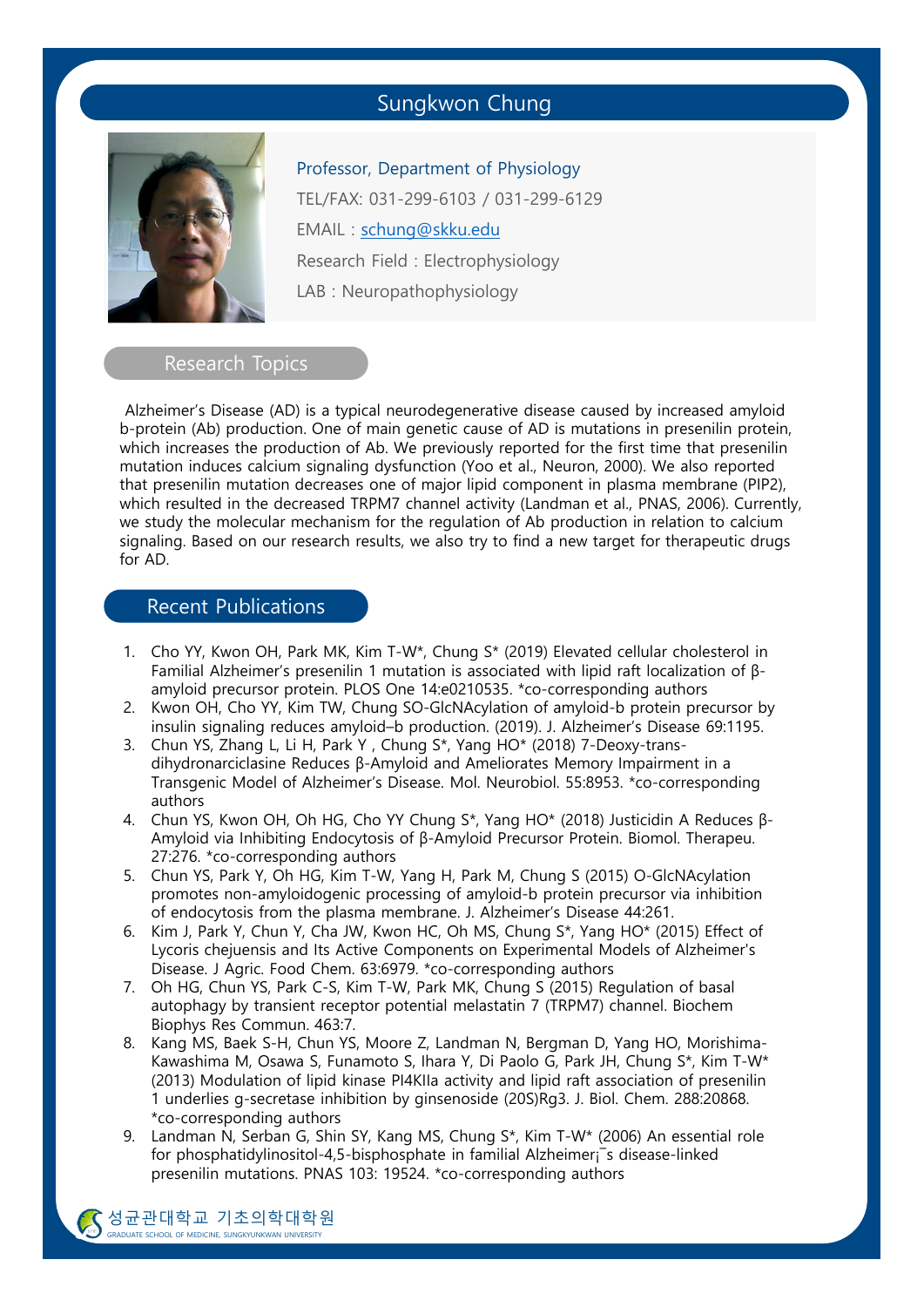## Jae-Hyun Park



Professor, Department of Social and Preventive Medicine

TEL/FAX: 031-299-6301 / 031-299-6299

EMAIL : pjaehyun@skku.edu

Research Field : Preventive medicine

LAB : Health Policy Research Center

### Research Topics

1) Researches about health policy and management

We conduct researches about public health status, policy, and management, payment system design, health care quality assessment, primary health care, global health issues.

2) Researches about medical humanities and medical student education

We develop strategies, teaching skill, assessment methods about medical humanities and medical student education.

#### Education & Career

2000 Bachelor, Seoul National University College of Medicine, medical science

2004 Master, Graduate School of Public Health Seoul National University, public health

2006 PhD, Seoul National University College of Medicine, health policy and management Resident, Seoul National University College of Medicine

2006 Fellow, National Cancer Center

2006-2009 Researcher. National Cancer Center

2009-Now Professor, Sungkyunkwan University School of Medicine

## Recent Publications

- 1. Kim HS, Suh Y, Kim MS, Yoo BA, Lee EJ, Lee EW, Park JH, Effects of Community-Based Primary Care Management on Patients With Hypertension and Diabetes. Asia Pacific Journal of Public Health. 2019.
- 2. Zahra A, Park JH. Burden of disease due to secondhand smoke among Korean adults at sub-national level, J Korean Med Sci. 2018 Oct 1;33(40):e25.
- 3. Sun LY, Park JH. Second-hand smoke prevalence in 252 regions of South Korea in three exposure locations. Jpn J Nurs Sci. 2018 Jul;15(3):210-217.
- 4. Lee HK, Kim JH, Fava M, Mischoulon D, Park JH, Shim EJ, Lee EH, Lee JH, Jeon HJ. Development and validation study of the Smartphone Overuse Screening Questionnaire. Psychiatry Res. 2017 Nov;257:352-357.
- 5. Chung SE, Cheong HK, Park JH, Kim JH, Han H. Current and Projected Burden of Disease From High Ambient Temperature in Korea. Epidemiology. 2017 Oct;28 Suppl 1:S98-S105.
- 6. Zahra A, Cheong HK, Park JH. Burden of Disease Attributable to Smoking in Korea. Asia-Pac J Public Health. 2017 Jan;29(1):47-59.
- 7. Zahra A, Cheong HK, Lee EW, Park JH. Burden of Disease Attributable to Secondhand Smoking in Korea. Asia-Pac J Public Health. 2016 Nov;28(8):737-750.
- 8. Sun LY, Cheong HK, Lee EW, Kang KJ, Park JH. Affecting Factors of Secondhand Smoke Exposure in Korea: Focused on Different Exposure Locations. J Korean Med Sci. 2016 Sep;31(9):1362-72.
- 9. Zahra A, Lee EW, Sun LY, Park JH. Perception of Lay People Regarding Determinants of Health and Factors Affecting It: An Aggregated Analysis from 29 Countries. Iran J Public Health. 2015; 44(12):1620-1631.
- 10. Sun LY, Lee EW, Zahra A, Park JH. Should non-citizens have access to publicly funded health care?: A study of public attitudes and their affecting factors. Public Health. 2015 Sep;129(9):1157-65.

SULTUI SULTUI SULTUI SUNGKYUNKWAN UNIVERSITY 성균관대학교 기초의학대학원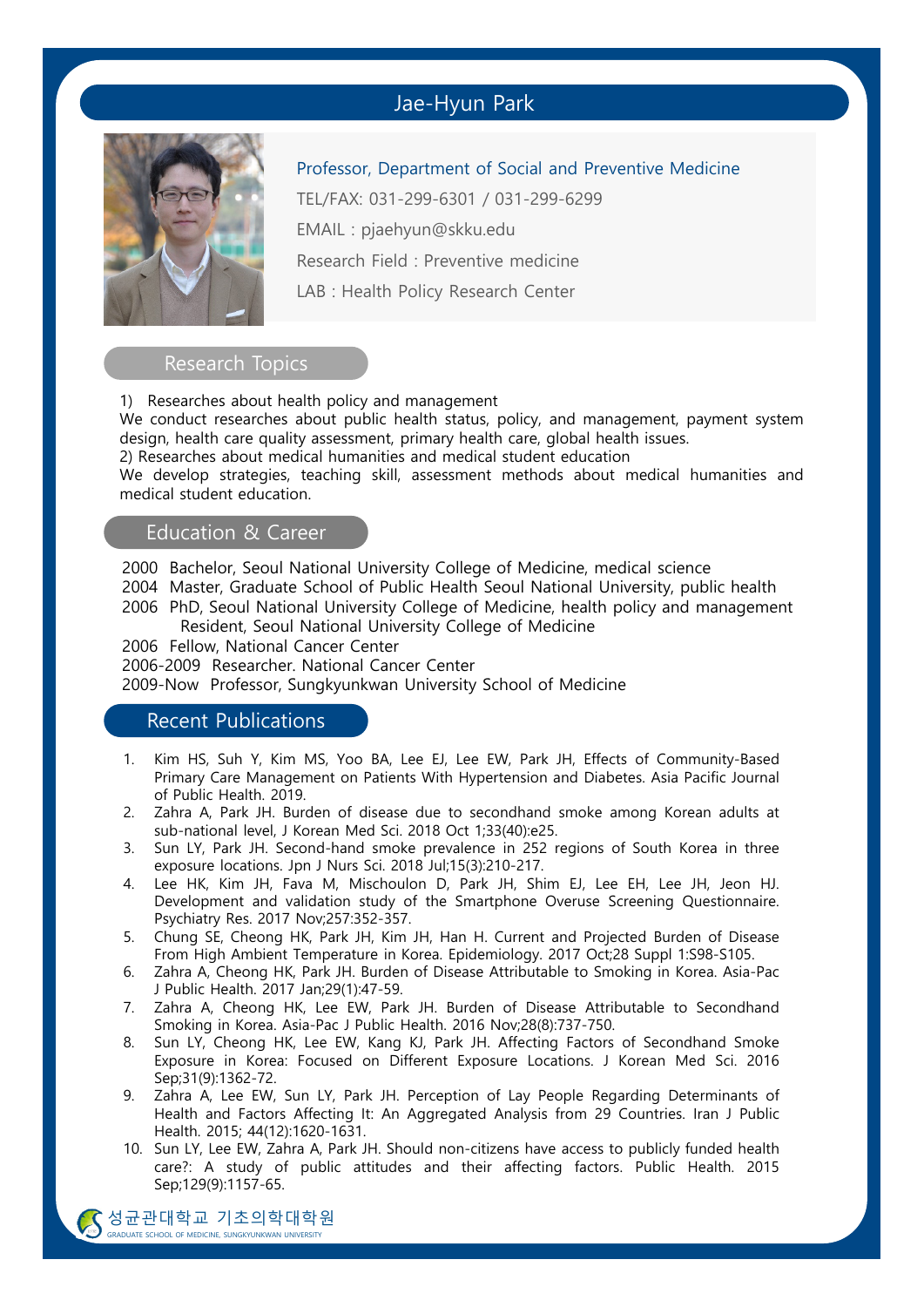## Joo Sang Lee



Assistant Professor, Department of Precision Medicine TEL/FAX: 031-299-6107 EMAIL : joosang.lee@skku.edu LAB : Cancer Data Science Lab

Research Topics

1. Cancer Data Science Lab aims to identify a better way to treat cancer patients by making sense of large scale cancer data.

2. We aim to advance precision cancer medicine by analyzing multiple layers of molecular and functional profiles from the perspective of genetic interactions.

3. We have particular interest in making progress in cancer immunotherapy by selecting the right patients for a given therapy and identifying the resistance mechanism for the treatment.

### Education & Career

1997-2005 KAIST BS in Physics

2006-2012 Northwestern University PhD in Physics

2012-2014 Northwestern Physical Sciences-Oncology Center (Postdoc Fellow)

2014-2018 University of Maryland (Research Associate)

2018-2019 Cancer Data Science Lab, NCI/NIH (Staff Scientist)

2019-present School of Medicine, Sungkyunkwan University (Assistant Professor)

### Recent Publications

- **1.** Lee JS<sup>#</sup>, Ruppin E<sup>#</sup>. Multiomics prediction of response rates to therapies to inhibit programmed cell death 1 and programmed cell death 1 ligand 1. **JAMA Oncology 5**, 1- 5 (2019).
- 2. Das A\*, **Lee JS\***, Zhang G, Wang Z, Tian T, et al. Genome-wide prediction of synthetic rescue mediators of resistance to targeted and immunotherapy **Molecular Systems Biology 15**: e8323 (2019).
- 3. Feng X, Arang N, Rigiracciolo DC, **Lee JS#**, et al. A Platform of Synthetic Lethal Gene Interaction Networks Reveals that the GNAQ Uveal Melanoma Oncogene Controls the Hippo Pathway through FAK. **Cancer Cell 35**, 457-472 (2019).
- **4. Lee JS**\*, Adler L\*, Karathia H, Carmel N, Rabinovich S, et al. Urea Cycle Dysregulation Generates Clinically Relevant Genomic and Biochemical Signatures. **Cell 174**, 1559-1570 (2018).
- **5. Lee JS**\*, Das A\*, Jerby-Arnon, L, Davidson M, Atias D, et al. Harnessing synthetic lethality to predict clinical outcomes of cancer patients **Nature Communications 9**, 2546 (2018).